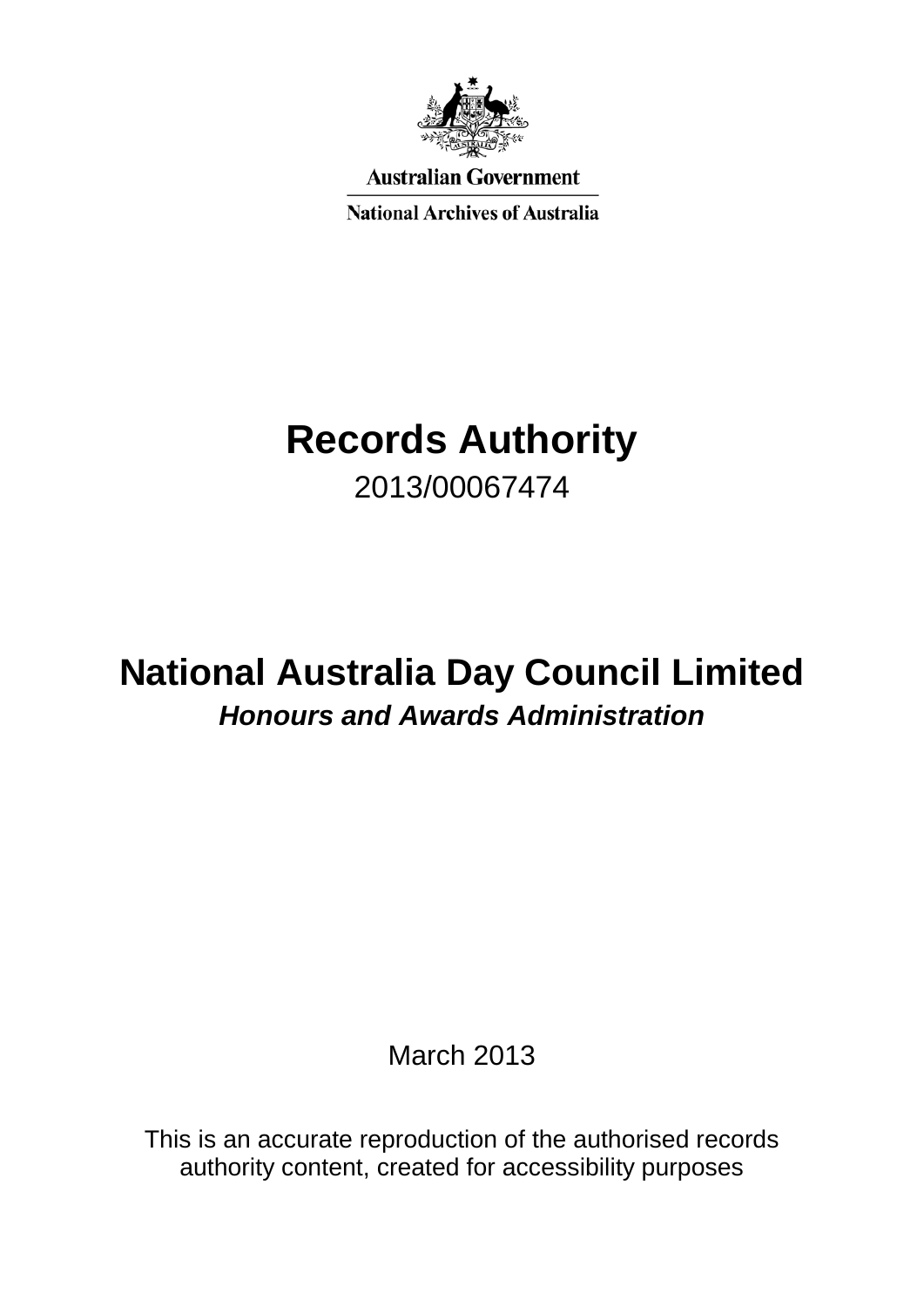#### **CONTENTS**

| <b>INTRODUCTION</b>                      |  |
|------------------------------------------|--|
| <b>APPLICATION OF THIS AUTHORITY</b>     |  |
| CONTACT INFORMATION                      |  |
| AUTHORISATION                            |  |
| <b>HONOURS AND AWARDS ADMINISTRATION</b> |  |

© Commonwealth of Australia 2013

This work is copyright. Apart from any use as permitted under the *Copyright Act 1968,* no part may be reproduced by any process without prior written permission from the National Archives of Australia. Requests and inquiries concerning reproduction and rights should be directed to the Publications Manager, National Archives of Australia, PO Box 7425, Canberra Mail Centre ACT 2610, Australia.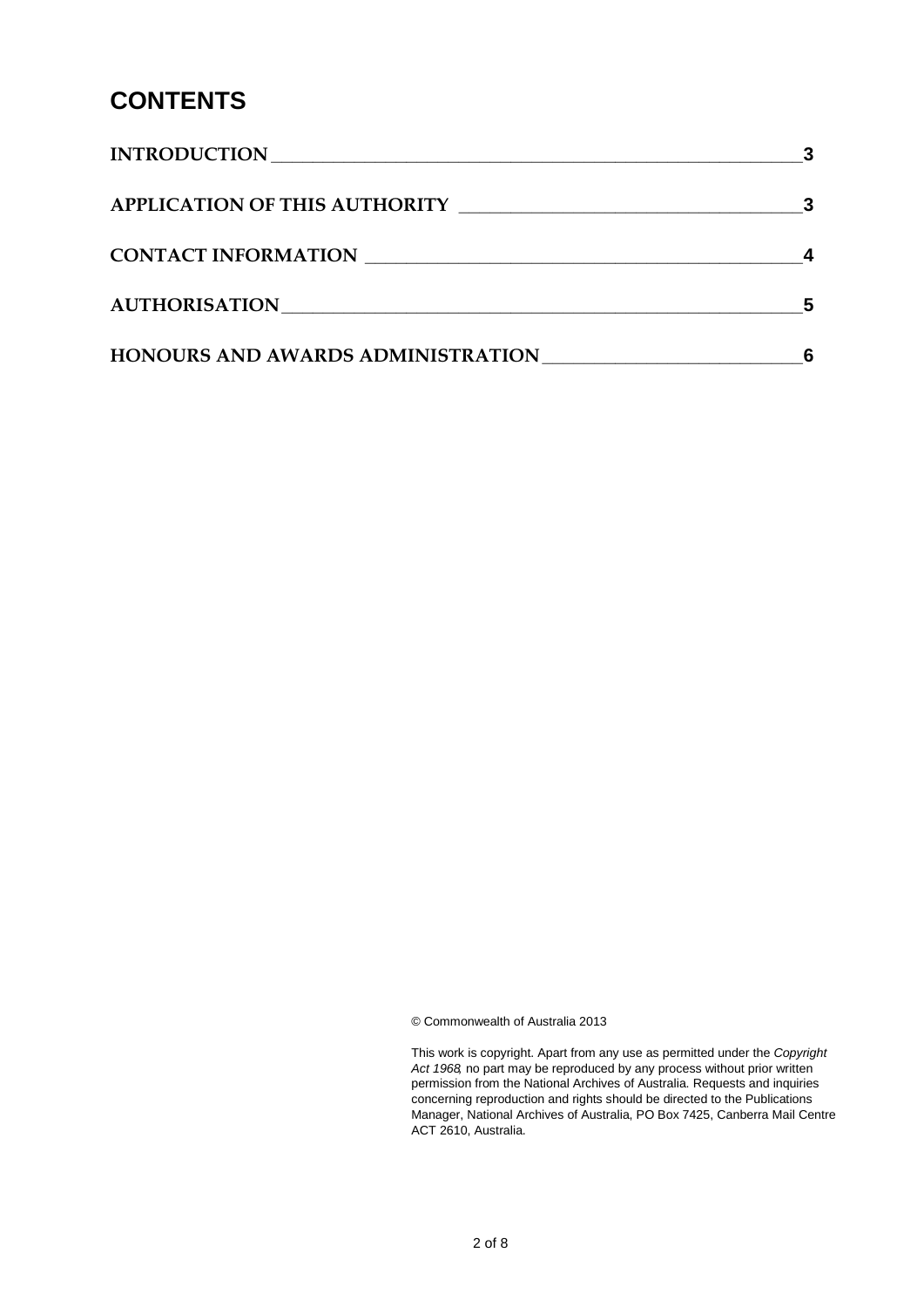#### <span id="page-2-0"></span>**INTRODUCTION**

The National Archives of Australia has developed this Records Authority in consultation with the National Australia Day Council Limited to set out the requirements for keeping or destroying records related to honours and award administration.

This Authority is based on the identification and analysis of records related to honours and awards administration. It takes into account the legal and organisational requirements and the interests of Commonwealth agencies responsible for honours and awards, and their stakeholders, and the National Archives of Australia.

The Authority sets out those records that need to be retained as national archives and specifies the minimum length of time that temporary records need to be kept. This authority give those agencies to whom it is issued permission under the *Archives Act 1983* for the destruction of temporary records described after the minimum retention period has expired. Retention periods for these temporary records are based on: an assessment of business needs, broader organisational accountability requirements; and community expectations.

As changes in circumstances may affect future records management requirements, the periodic review of this Authority is recommended. All amendments must be approved by the National Archives.

### <span id="page-2-1"></span>**APPLICATION OF THIS AUTHORITY**

- 1. This Authority is to be used to determine how long records must be kept. Records are matched to the relevant core business and records class in the Authority.
	- Where the minimum retention period has expired and the records are not needed for agency business they should be destroyed as authorised in this Authority.
	- Records that have not reached the minimum retention period must be kept until they do.
	- Records that are identified as Retain as National Archives (RNA) are to be transferred to the National Archives of Australia for preservation.
- 2. This Authority is issued to several Commonwealth entities with responsibility for managing activities relating to honours and awards administration. Other Commonwealth entities that undertake this function can apply to the Archives to use the Authority.
- 3. This Authority should be used in conjunction with general records authorities such as:
	- the Administrative Functions Disposal Authority (AFDA) and/or AFDA Express issued by the National Archives to cover business processes and records common to Australian Government agencies;
	- General Records Authority (31) for source (including original) records that have been copied, converted or migrated.
- 4. The Normal Administrative Practice (NAP) provision of the *Archives Act 1983* gives agencies permission to destroy certain records without formal authorisation. This usually occurs where records are duplicated, facilitative or for short-term use only. NAP does not replace arrangements agreed to in this Authority but can be used as a tool to assist in identifying records for destruction together with an agency's Records Authority or Authorities, and with AFDA and AFDA Express. The National Archives recommends that agencies develop and implement a Normal Administrative Practice policy. Advice and guidance on destroying records as a normal administrative practice and on how to develop an agency NAP policy is available from the National Archives' website at **[www.naa.gov.au](http://www.naa.gov.au/)**.
- 5. Records that are reasonably likely to be needed as evidence in a current or future judicial proceeding or are subject to a request for access under the *Archives Act 1983*, the Freedom of Information Act 1982 or any other relevant Act must not be destroyed until the action has been completed.
- 6. Records subject to a disposal freeze must not be destroyed until the freeze has been lifted. Further information about disposal freezes and whether they affect the application of this Authority is available from the National Archives website at **[www.naa.gov.au](http://www.naa.gov.au/)**.
- 7. Where the method of recording information changes (for example from a manual system to an electronic system, or when information is migrated from one system to a new system) this authority can still be applied, providing the records document the same core business. The information must be accessible for the period of time prescribed in this Authority. Continuing access to the information, including digital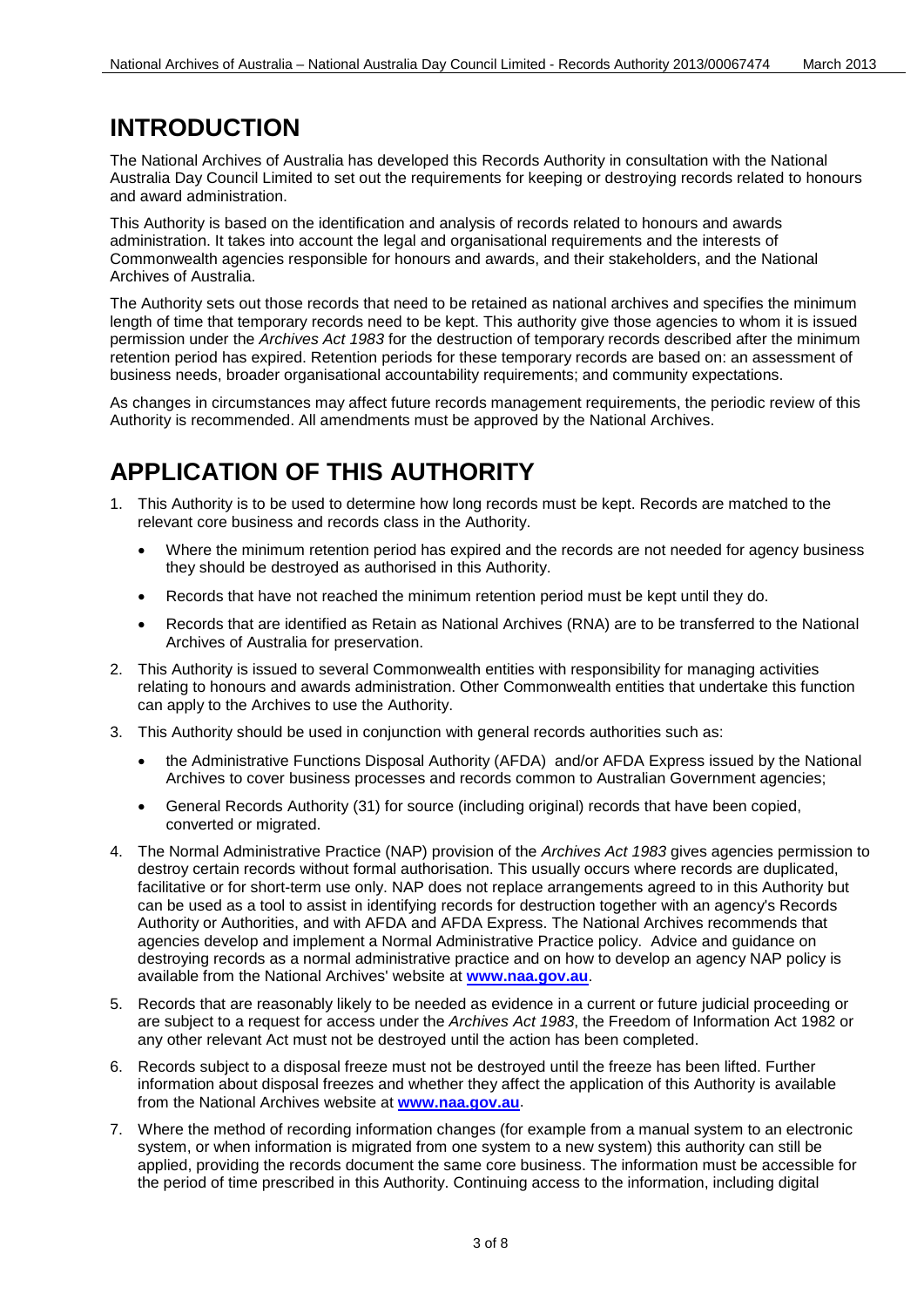information, will need to be maintained for the periods prescribed in this records authority or until the information is transferred into the custody of the National Archives.

- 8. In general, retention requirements indicate a minimum period for retention. Agencies may extend minimum retention periods if it considers that there is an administrative need to do so, without further reference to the National Archives. Where an agency believes that its accountability will be substantially compromised because a retention period or periods are not adequate, it should contact the National Archives for review of the retention period.
- 9. Records coming within retain as national archives' classes in this Authority have been determined to be part of the archival resources of the Commonwealth under section 3C of the *Archives Act 1983*. The determination of Commonwealth records as archival resources of the Commonwealth obliges agencies to transfer the records to the National Archives when they cease to be current and, in any event, within 15 years of the records coming into existence, under section 27 of the *Archives Act 1983*.
- 10. Records in the care of agencies should be appropriately stored, managed and preserved. Agencies need to meet this obligation to ensure that the records remain authentic and accessible over time. Under Section 31 of the *Archives Act 1983*, access arrangements are required for records that become available for public access including those records that remain in agency custody.
- 11. Appropriate arrangements should be made with the National Archives when records are to be transferred into custody. The National Archives accepts for transfer only those records designated as national archives.
- 12. Advice on how to use this Authority is available from agency records managers. If there are problems with the application of the Authority that cannot be resolved, please contact the National Archives.

#### <span id="page-3-0"></span>**CONTACT INFORMATION**

For assistance with this authority or for advice on other records management matters, please contact the National Archives' Agency Service Centre.

Queen Victoria Terrace Tel: (02) 6212 3610 Parkes ACT 2600 Fax: (02) 6212 3989 Canberra Mail Centre ACT 2610 Website: [www.naa.gov.au](http://www.naa.gov.au/)

PO Box 7425 Email: **[recordkeeping@naa.gov.au](mailto:recordkeeping@naa.gov.au)**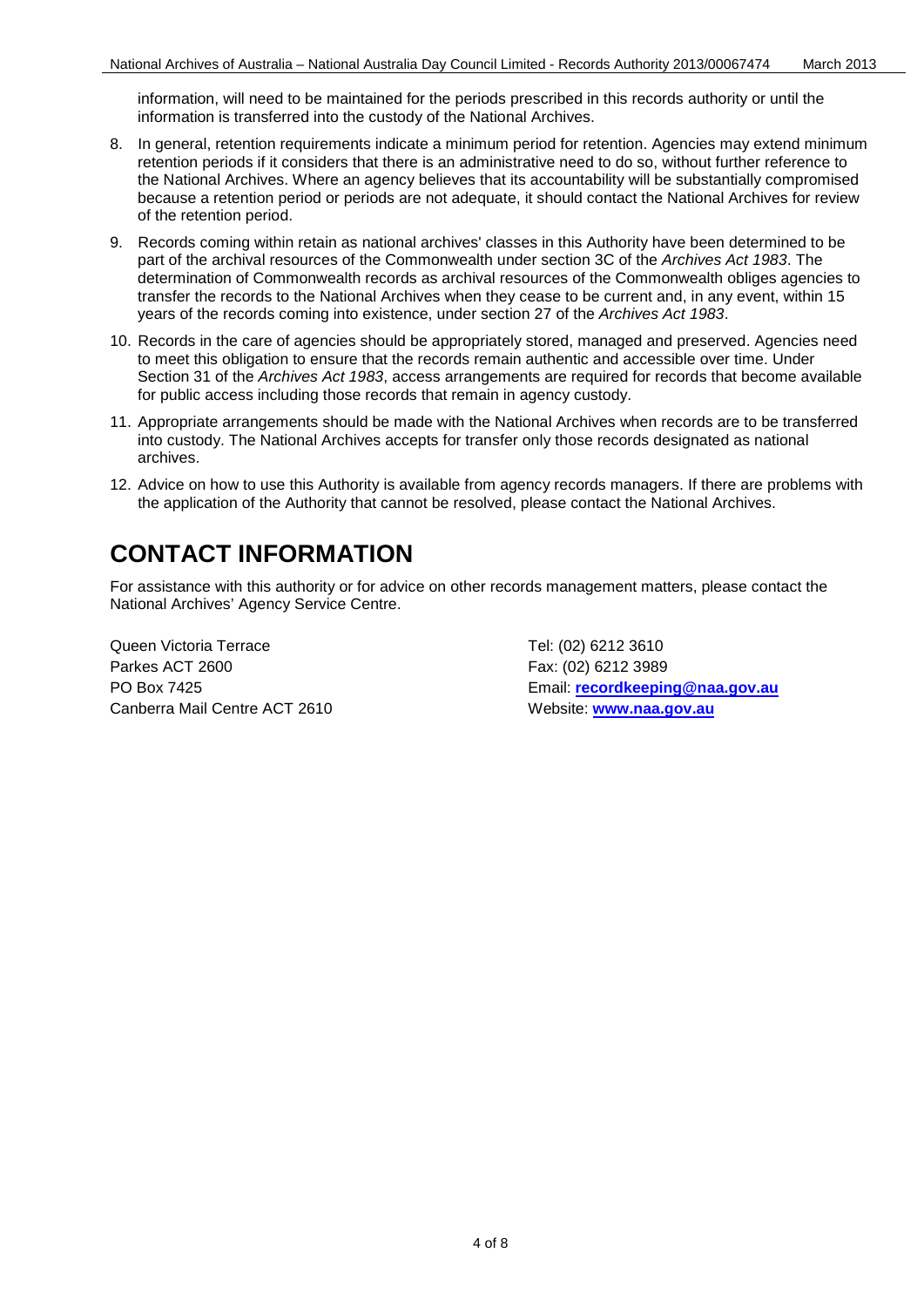### <span id="page-4-0"></span>**AUTHORISATION**

#### **RECORDS AUTHORITY 2013/00067474**



This authority gives permission for the destruction, retention or transfer to the National Archives of Australia of the records described. This authority will apply only with the consent of the agency currently responsible for the business documented in the records described.

**Authorised by Date of issue:**

David Fricker 20 March 2013 Director-General National Archives of Australia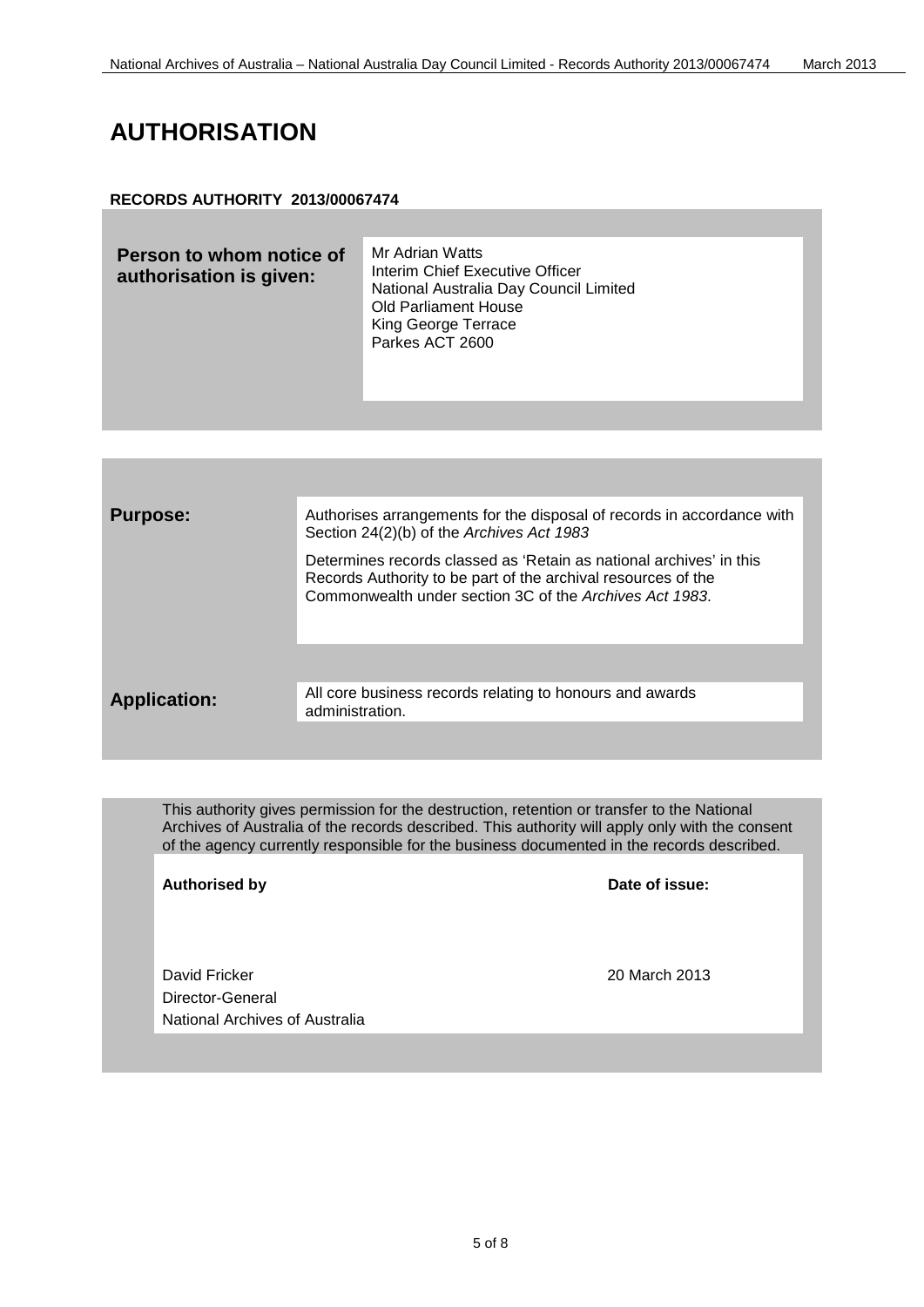### <span id="page-5-0"></span>**HONOURS AND AWARDS ADMINISTRATION**

The core business of granting honours and awards by the Australian government to officially recognise gallantry, bravery, good citizenship and service to communities and to the nation by an individual or groups.

The core tasks associated with honours and awards administration include:

- establishing an honour or award and having it accepted by the appropriate authorities, including developing assessment criteria;
- forming advisory bodies, committees and panels to assess nominations and managing membership;
- supporting members of advisory bodies, committees and panels eg administering remunerations,
- providing information about the honours, awards and the application and nomination process;
- receiving applications, nominations and recommendations;
- researching and assessing applications according to the criteria;
- making recommendations on nominations;
- advising successful nominees and nominators and accepting rejections by nominees who do not wish to receive the award;
- managing awards relinquished by a recipient;
- managing the cancellation and reinstatement of awards;
- creating and maintaining award registers / rolls of honours;
- designing award certificates, medals and other regalia;
- preparing warrants, certificates and organising the striking and inscription of medallions and other award regalia; and
- conducting awards ceremonies or investitures.

General activities include:

- providing and receiving advice;
- making arrangements to support journeys;
- delegating powers and authorising actions;
- managing enquiries;
- evaluating and reviewing;
- developing policies and procedures; and
- reporting.

*For the establishment and administration of Governing Boards, including minutes of Board meetings, use the GOVERNING BODIES General Records Authority 27.*

*For producing publications and other printed material, use AFDA/AFDA Express – PUBLICATION.*

*For the engagement of consultants and contractors, use AFDA/ADFA Express – PROCUREMENT.*

*For organising media coverage for honour and award activities, use AFDA/AFDA Express – COMMUNITY RELATIONS.*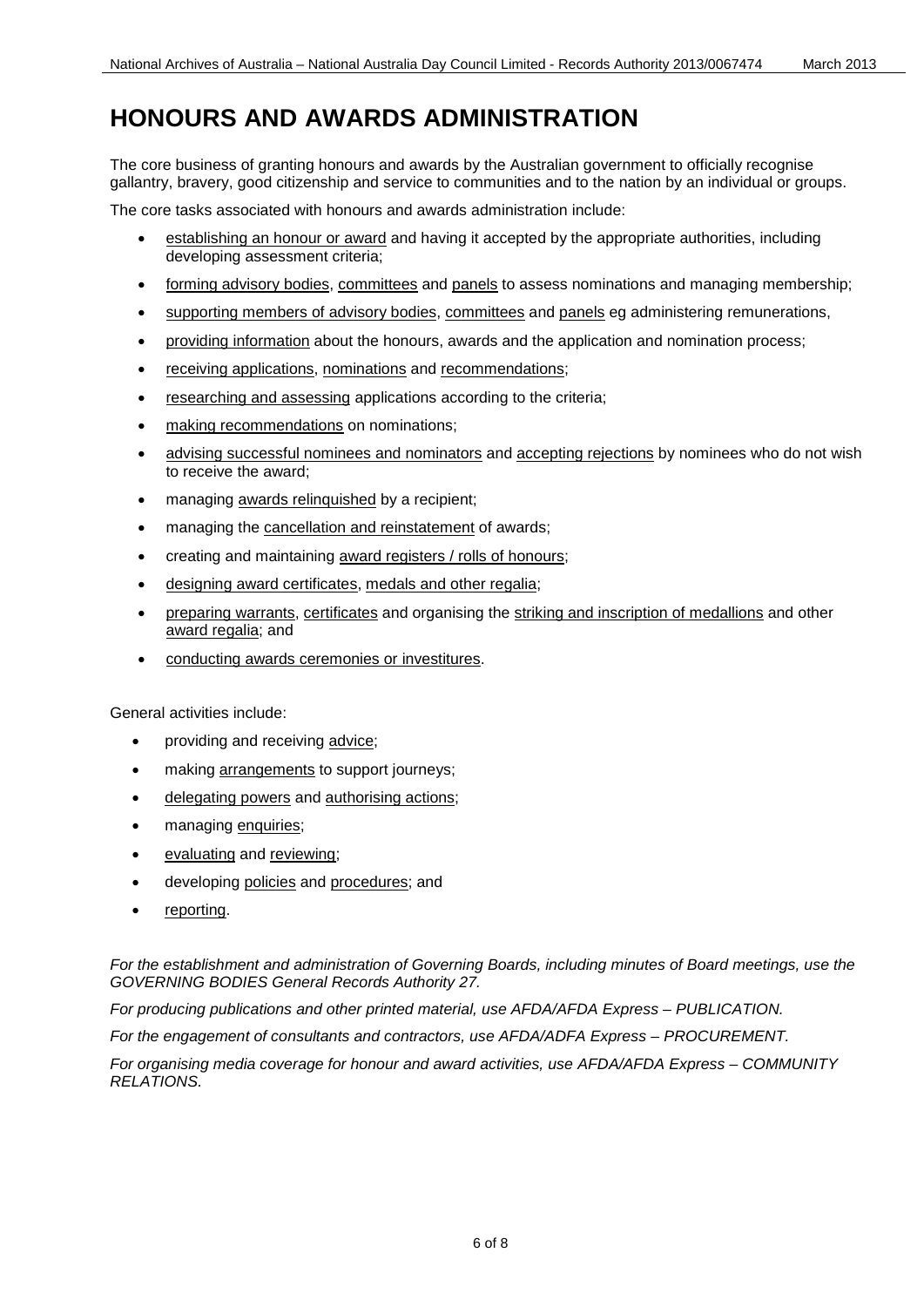| Class no | <b>Description of records</b>                                                                                                                                                                                          | <b>Disposal</b><br>action               |
|----------|------------------------------------------------------------------------------------------------------------------------------------------------------------------------------------------------------------------------|-----------------------------------------|
| 61306    | Records establishing an honour or award. Includes:                                                                                                                                                                     | Retain as                               |
|          | consultations and approvals for new or changed award arrangements<br>$\bullet$<br>(e.g. Letters Patent, Regulations, Order of Precedence, Gazette notices);                                                            | national<br>archives                    |
|          | honour and award policies, criteria / conditions;<br>$\bullet$                                                                                                                                                         |                                         |
|          | successful applications for eligibility to nominate (e.g. approving status of<br>$\bullet$<br>voluntary organisations to submit nominations);                                                                          |                                         |
|          | establishing and appointing members to councils, boards, committees<br>$\bullet$<br>and advisory bodies to oversee the process and make recommendations<br>and minutes of these bodies; and                            |                                         |
|          | medal, certificate and other regalia design records.<br>$\bullet$                                                                                                                                                      |                                         |
|          | Records documenting successful nominations for an honour or award.<br>Includes:                                                                                                                                        |                                         |
|          | nominations, applications and supporting documentation;<br>٠                                                                                                                                                           |                                         |
|          | investigation and research records;<br>$\bullet$                                                                                                                                                                       |                                         |
|          | advice, recommendations and approvals;<br>٠                                                                                                                                                                            |                                         |
|          | notifications, including confirmation of nomination, nominee acceptance /<br>$\bullet$<br>rejection form; and                                                                                                          |                                         |
|          | honour and award registers / rolls of honour.<br>$\bullet$                                                                                                                                                             |                                         |
|          | Records documenting award ceremonies. Includes:                                                                                                                                                                        |                                         |
|          | invitation lists;<br>$\bullet$                                                                                                                                                                                         |                                         |
|          | selected official photographs and recordings;<br>$\bullet$                                                                                                                                                             |                                         |
|          | briefings and liaison with investiture representatives;<br>٠                                                                                                                                                           |                                         |
|          | copies of speeches; and<br>٠                                                                                                                                                                                           |                                         |
|          | event reports.                                                                                                                                                                                                         |                                         |
|          | Records documenting the relinquishment, cancellation or reinstatement of<br>an honour or award.                                                                                                                        |                                         |
|          | Records documenting significant administrative tasks supporting the core<br>business. Includes:                                                                                                                        |                                         |
|          | delegations and revocation of powers to grant honours and awards; and<br>$\bullet$                                                                                                                                     |                                         |
|          | reviews, evaluations and reports of the award process.<br>$\bullet$                                                                                                                                                    |                                         |
| 61307    | Records relating to unsuccessful honour and award nominations and<br>applications, and unsuccessful applications for eligibility to nominate<br>(eg approving status of voluntary organisations to submit nominations) | Destroy 3<br>years after<br>last action |